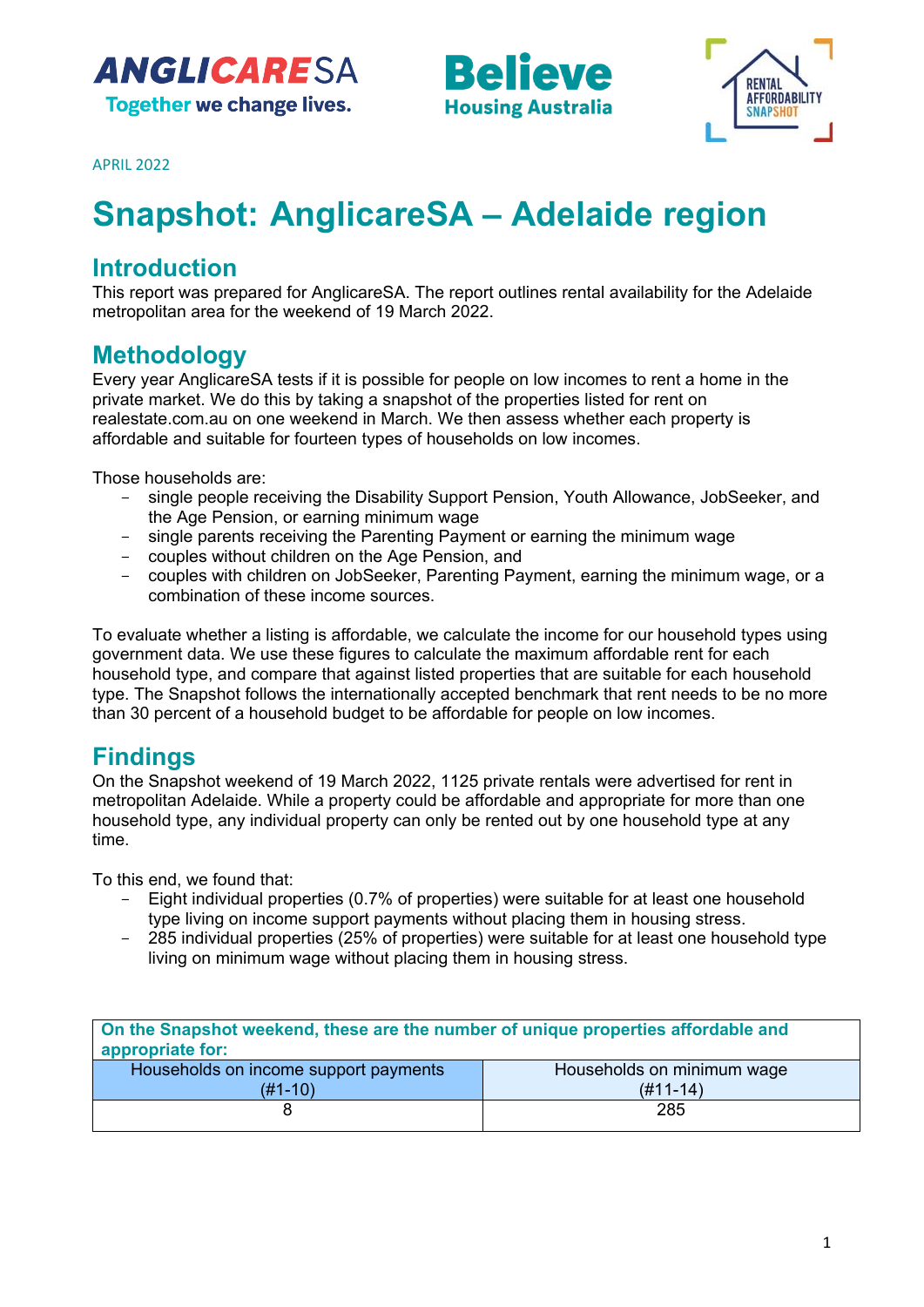





### Table 1: Rental Affordability, Adelaide, by household type and percentage

| #              | <b>Household Type</b>                                                    | <b>Payment Type</b>                                         | <b>Number</b><br>Affordable &<br>Appropriate | Percentage<br>Affordable &<br>Appropriate |
|----------------|--------------------------------------------------------------------------|-------------------------------------------------------------|----------------------------------------------|-------------------------------------------|
| $\overline{1}$ | Couple, two children<br>(one aged less than 5,<br>one aged less than 10) | <b>Jobseeker Payment</b><br>(both adults)                   | $\overline{4}$                               | 0%                                        |
| $\overline{2}$ | Single, two children<br>(one aged less than 5,<br>one aged less than 10) | <b>Parenting Payment Single</b>                             | 0                                            | $0\%$                                     |
| 3              | Couple, no children                                                      | <b>Age Pension</b>                                          | $\overline{4}$                               | 0%                                        |
| $\overline{4}$ | Single, one child<br>(aged less than 5)                                  | <b>Parenting Payment Single</b>                             | $\Omega$                                     | 0%                                        |
| 5              | Single, one child<br>(aged over 8)                                       | <b>Jobseeker Payment</b>                                    | $\overline{0}$                               | 0%                                        |
| 6              | Single                                                                   | <b>Age Pension</b>                                          | $\mathbf{0}$                                 | 0%                                        |
| $\overline{7}$ | Single aged over 21                                                      | <b>Disability Support Pension</b>                           | $\Omega$                                     | 0%                                        |
| 8              | Single                                                                   | Jobseeker Payment                                           | $\Omega$                                     | 0%                                        |
| 9              | Single aged over 18                                                      | <b>Youth Allowance</b>                                      | $\overline{0}$                               | 0%                                        |
| 10             | Single in share house                                                    | <b>Youth Allowance</b>                                      | 0                                            | 0%                                        |
| 11             | Couple, two children<br>(one aged less than 5,<br>one aged less than 10) | Minimum Wage + FTB A<br>(both adults)                       | 283                                          | 25%                                       |
| 12             | Single, two children<br>(one aged less than 5,<br>one aged less than 10) | Minimum Wage + FTB A & B                                    | 16                                           | $1\%$                                     |
| 13             | Single                                                                   | Minimum Wage                                                | $\overline{2}$                               | 0%                                        |
| 14             | Couple, two children<br>(one aged less than 5,<br>one aged less than 10) | Minimum Wage + Parenting<br>payment (partnered) + FTB A & B | 59                                           | 5%                                        |
|                | <b>Total No of Properties</b>                                            | 1125                                                        |                                              |                                           |

### **Discussion**

In Adelaide, as is the case across Australia, renters on low incomes are being left behind and forgotten in the private market.

People on income support, especially those who are out of work, have few options. We found that zero percent of rentals were affordable for a person on the JobSeeker payment. This includes share-houses. The shortage of affordable rentals will condemn people to make tough decisions to keep a roof over their heads.

Families out of work are also facing a dire situation. An out-of-work couple with two children can afford zero percent of rentals. Single parents out of work can similarly afford zero percent of the market. This helps explain why the rate of JobSeeker is such a critical factor in child poverty – one in six children now lives in poverty, with those growing up in households that depend on JobSeeker at much greater r[i](#page-3-0)sk.<sup>i</sup>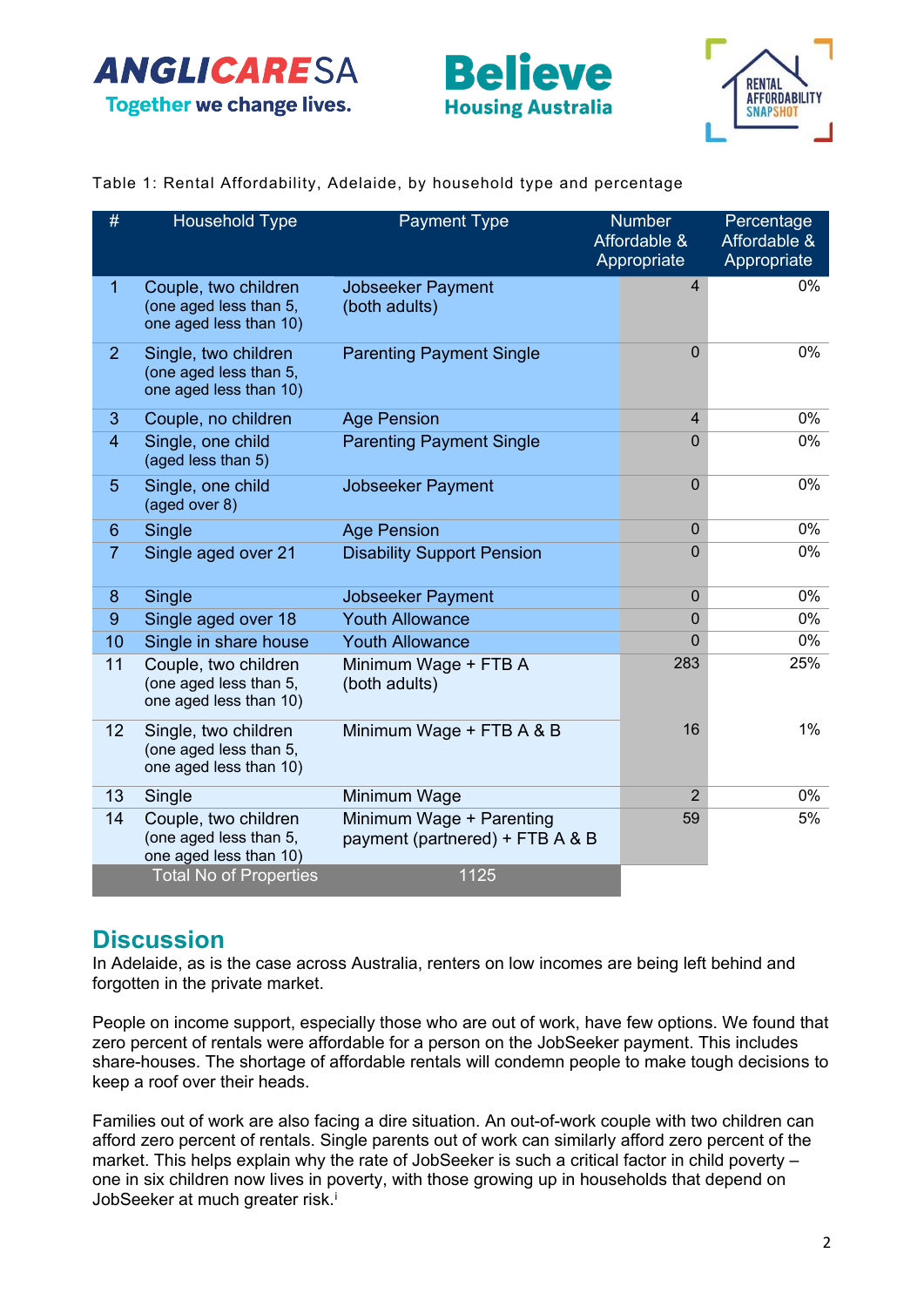





This year's results again show how brutal the rental market is for young people. A person on Youth Allowance can afford zero percent of rentals. Youth Allowance is the lowest of all government payments, and year after year, we find young people are at the bottom of the affordability ladder.

People living with disability face unique challenges in this market. Some will find that the rentals listed in this Snapshot do not meet their needs, and for many people, the Disability Support Pension is too low to allow them to rent a home that does. A person on the Disability Support Pension could afford zero percent of rentals at the time of our Snapshot.

The most generous of government payments is the Age Pension. Yet for a couple living on the Age Pension, zero percent of rentals were affordable and appropriate. Similarly, single retirees have zero percent of listings available.

Working people are hardly better off. A single person working full-time on the minimum wage will find that zero percent of rentals are affordable. Of the households featured in this Snapshot, families with two parents in full-time work stand the best chance of finding an affordable home. Even they will find they are locked out of 75 percent of rentals we surveyed.

Of course, this Snapshot does not tell the whole story. Although we look at the full-time minimum wage, we know that more and more people are working casually. Their plight is likely to be much worse than this Snapshot shows. Nor can the Snapshot consider the competition for each of these properties. In an overheated market, an affordable property can attract dozens of applications.

All of this is a wake-up call. What this Snapshot shows is that finding an affordable home in the private rental market is complete fiction for people on low incomes. It is time for action to make housing more affordable.

# **Policy Implications**

### **Raising JobSeeker and related payments over the poverty line**

Across Adelaide, people out of work depend on JobSeeker and other payments to get by. Many are likely to be renting, yet this Snapshot shows that the payment is so low that it's trapping people in poverty and housing stress.

Raising the rate of JobSeeker and related payments above the poverty line will give desperately needed relief to the people on the lowest incomes. It will allow them to afford the essentials they need to live their lives, and plan for their futures. Most importantly, it will give more people the benefits of a secure home.

### **More affordable rental homes for Adelaide**

We are facing a major shortfall of affordable homes. The Australian Housing and Urban Research Institute has shown that we have a shortfall of 25,500 social and affordable rentals across Greater Adelaide. By 2036, that number is expected to grow to  $40,400$ .<sup>[ii](#page-3-1)</sup>

With the private rental market failing so many people, we must invest in homes for people who need them most. Ending our affordable housing shortfall would be the most powerful way to tackle the rental crisis – and boost our regional economy. The Federal and State governments must work together to end this shortfall. AnglicareSA has responded to this challenge by committing \$100million in social and affordable housing over the next ten years though its recently rebranded housing arm - Believe Housing Australia.